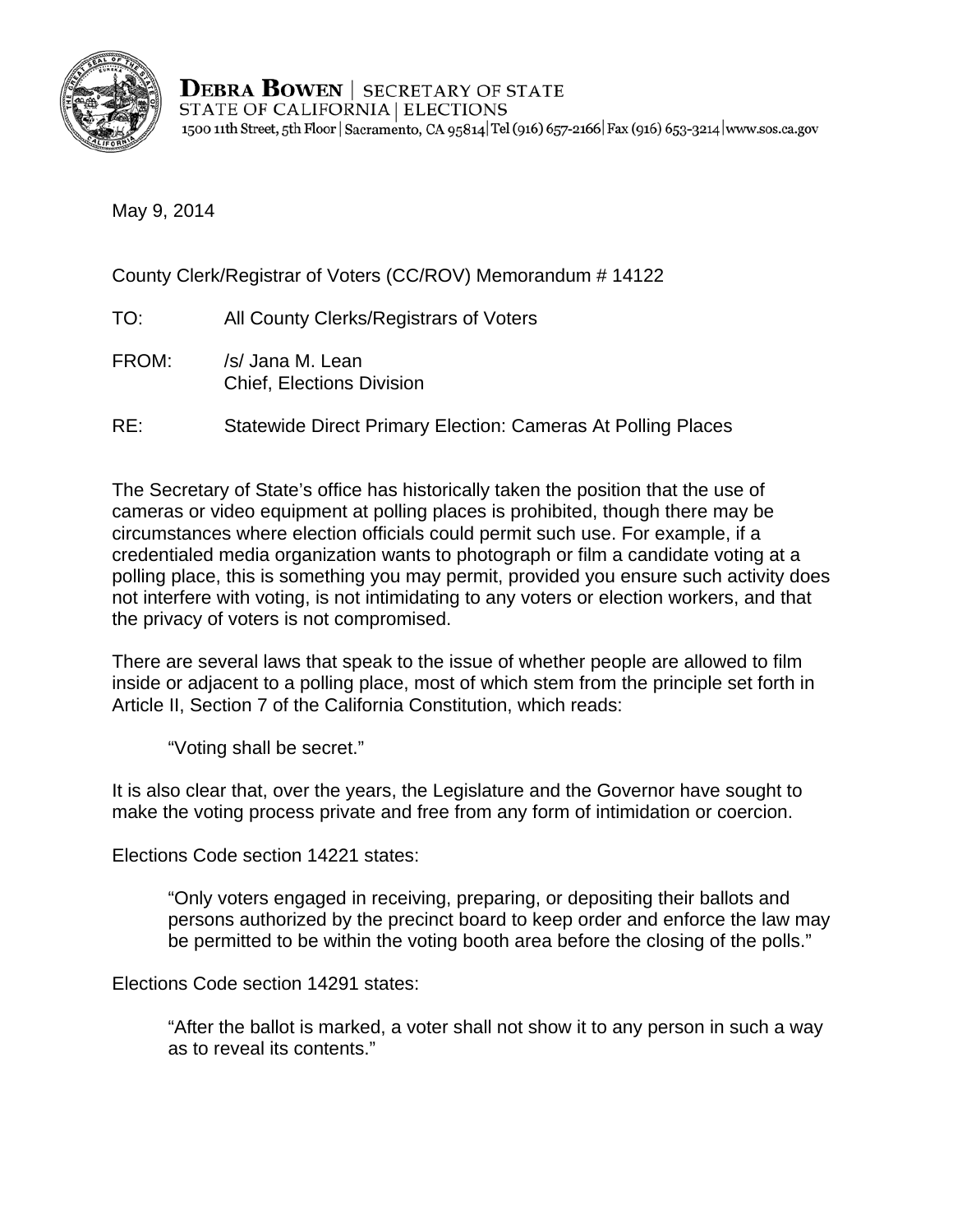CCROV # 14122 May 9, 2014 Page 2

Elections Code section 18370 states in part:

"No person, on election day, or at any time that a voter may be casting a ballot, shall, within 100 feet of a polling place, a satellite location under Section 3018, or an elections official's office:

(a) Circulate an initiative, referendum, recall, or nomination petition or any other petition.

(b) Solicit a vote or speak to a voter on the subject of marking his or her ballot. (c) Place a sign relating to voters' qualifications or speak to a voter on the subject of his or her qualifications except as provided in Section 14240.

(d) Do any electioneering as defined by Section 319.5.As used in this section, "100 feet of a polling place, a satellite location under Section 3018, or an elections official's office" means a distance 100 feet from the room or rooms in which voters are signing the roster and casting ballots.

Any person who violates any of the provisions of this section is guilty of a misdemeanor."

California Elections Code section 18540 states:

"(a) Every person who makes use of or threatens to make use of any force, violence, or tactic of coercion or intimidation, to induce or compel any other person to vote or refrain from voting at any election or to vote or refrain from voting for any particular person or measure at any election, or because any person voted or refrained from voting at any election or voted or refrained from voting for any particular person or measure at any election is guilty of a felony punishable by imprisonment pursuant to subdivision (h) of Section 1170 of the Penal Code for 16 months or two or three years.

(b) Every person who hires or arranges for any other person to make use of or threaten to make use of any force, violence, or tactic of coercion or intimidation, to induce or compel any other person to vote or refrain from voting at any election or to vote or refrain from voting for any particular person or measure at any election, or because any person voted or refrained from voting at any election or voted or refrained from voting for any particular person or measure at any election is guilty of a felony punishable by imprisonment pursuant to subdivision (h) of Section 1170 of the Penal Code for 16 months or two or three years.

Elections Code section 18541 states:

"(a) No person shall, with the intent of dissuading another person from voting, within 100 feet of a polling place, do any of the following:

(1) Solicit a vote or speak to a voter on the subject of marking his or her ballot.

(2) Place a sign relating to voters' qualifications or speak to a voter on the subject of his or her qualifications except as provided in Section 14240."